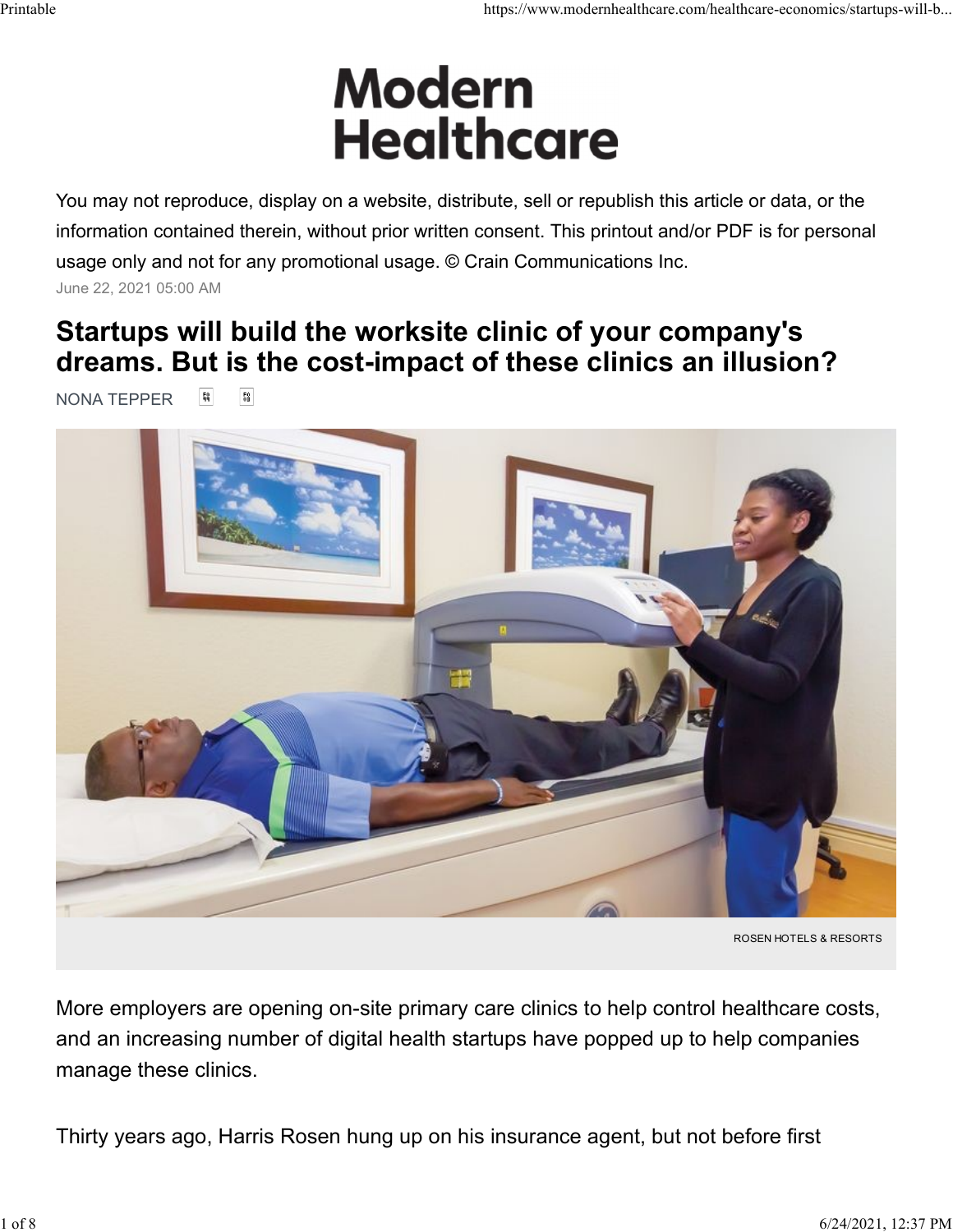canceling his contract.

He didn't understand why Rosen Hotels & Resorts' insurance prices were going up, even as his workers' healthcare spend actually went down. Without a plan, and with no experience in healthcare, Rosen figured he'd start his own insurance company and build his own primary-care clinic. Today, he credits the moves with saving his Orlando, Fla. based hospitality company \$460 million over the course of 30 years. The hotel chain's average cost for its 6,000 covered lives is half of the national average, he said.

"We found the magic formula—get off your tush, take a chance, do it yourself and control your own destiny," said Rosen, who serves as president and chief operating officer of Rosen Hotels. "The (national) annual savings would be about \$1 trillion if everyone did what we were doing. So it is a bit frustrating and mystifying to us that others haven't hopped on board."

His message seems to be reverberating, with more employers opening on-site or near-site primary-care clinics in a desperate attempt to rein in their healthcare spend. These companies are done waiting for the healthcare industry to reform from within—as proof, analysts need look no further than JPMorgan and Amazon launching new ventures aimed at cutting employee care costs just months after the closure of Haven, their joint venture with Berkshire Hathaway. Both companies are focused, at least in part, on increasing their workers' access to primary care, through both physical clinics and virtual tools. They're not alone in their ambition. Nearly 9 in 10 business leaders expect the cost of providing worker health benefits to become unsustainable in the next five to 10 years, according to a recent survey from the Purchaser Business Group on Health and the Kaiser Family Foundation.

# Looking for partners

For companies, on-site primary-care clinics promise to control healthcare costs, as well as attract and retain talented workers. But many companies don't want to go the lonely route of Harris Rosen, and are partnering with health systems and digital health startups to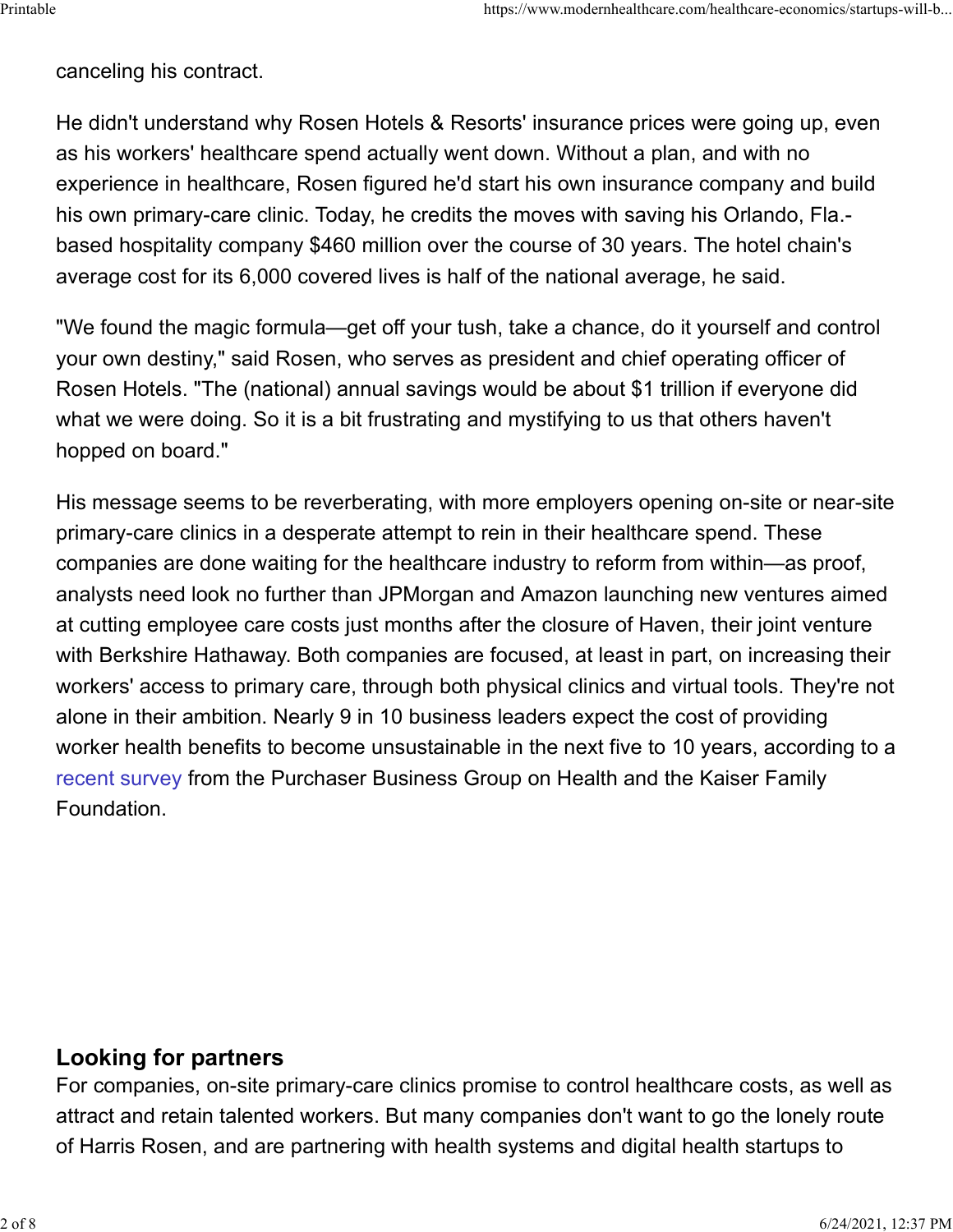manage these clinics.

Despite the mass shift to remote work, COVID-19 has accelerated interest in these thirdparty operators, with the pandemic underscoring the need for companies to care for their workforce.

The growth and efficacy of these clinics, and adoption of new, venture-backed operators, has direct implications for 157 million people, or the nearly half the U.S. population who get health coverage through at work. And if they are the panacea that many of the start-up operators claim they are, traditional providers could be left scrambling to not only make up lost volume, but to find qualified staff.

"This is the chapter not yet written," said healthcare analyst Paul Keckley. "Anytime you get venture capital involved it's the execution risk that becomes the problem, not the concept. Does the management team have the ability to execute, and do they spend money in the right places?"

Employer-sponsored primary-care clinics are certainly not a new concept. Decades ago, during the manufacturing boom, companies saw these as a need to help injured workers, but more recently the strategy has shifted to costs. In the 1990s, concerns that the price of healthcare for workers was rising faster than inflation led businesses to try a number of initiatives, including offering employees the option of a closed-network, lower-cost HMO.

"Employers discovered that employees really didn't want to give up their choice of doctors and hospitals," Keckley said. "But what they also discovered is that was more true for hospitals and specialists than it was primary care."

Companies married this finding with the idea that offering preventive, primary care could offset specialist treatment costs in the long run, and that locating care on-site could reduce absenteeism and increase retention. The Affordable Care Act's requirement that companies with at least 50 employees provide affordable health insurance for their workers kick-started construction of clinics, as the national debate inspired further focus on employers' healthcare spend and, at the same time, increased demand for primarycare services thanks to the increased number of individuals with insurance. Staffing experts said this made it harder for patients to book an appointment at traditional providers.

To ensure access, companies owned their own clinics. The crunch for tech talent has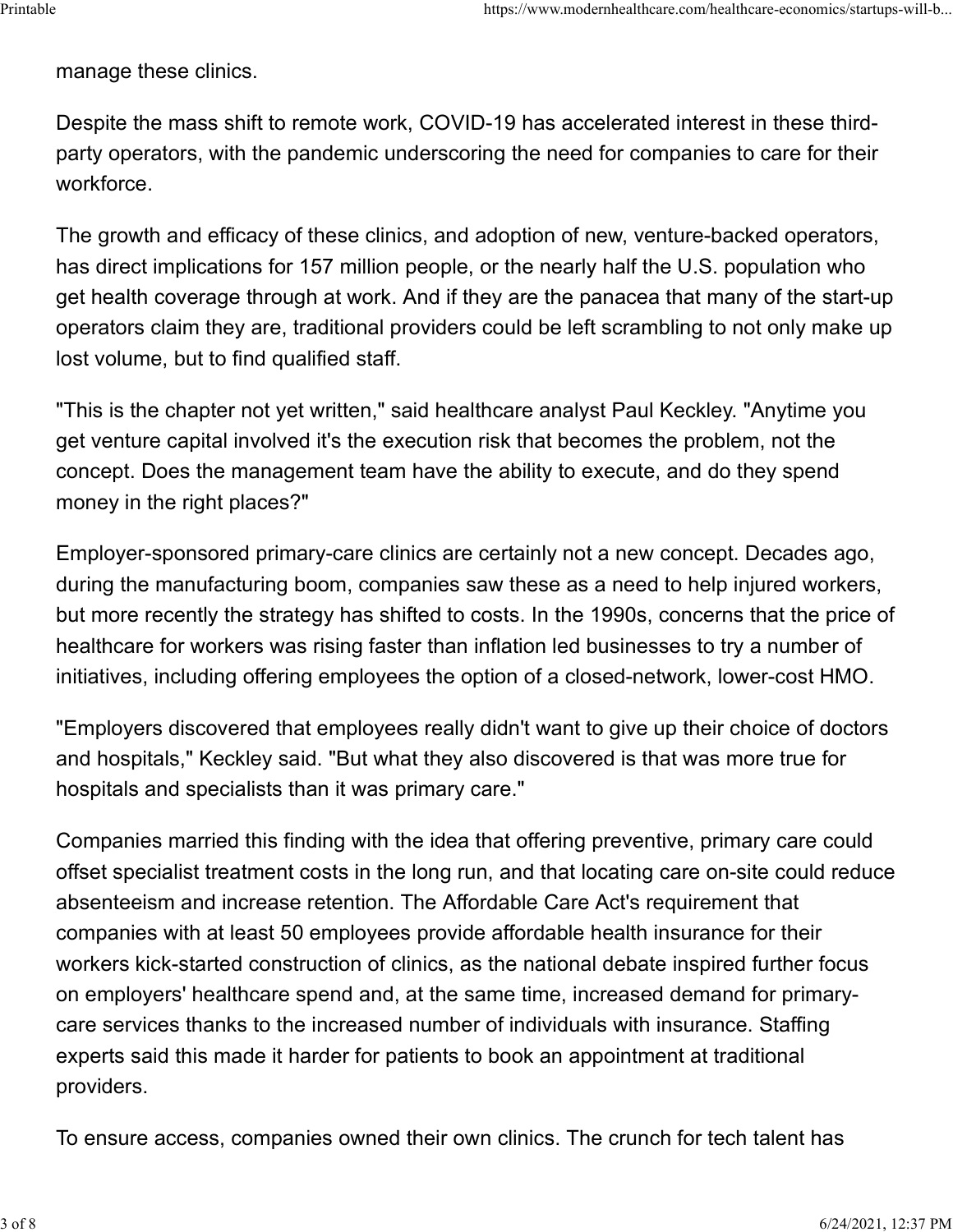added more urgency to these sites, with Silicon Valley startups aiming to attract talented software engineers, developers, product managers and more through comprehensive benefits structures. In 2021, more than 60% of large companies offered general medical worksite clinics, up from 47% in 2016, according to the most recent survey conducted by the Business Group on Health. By 2023, the group expects that number to rise to 72%. Since many of these companies are not in the healthcare industry, and have no desire to take a stab at it like Rosen, the market has opened for health systems and startups that manage the clinics for employers. ...driths://www.modernhealthcare.com/healthcare-economics/startups-will-b<br>added more urgency to these sites, with Silicon Valley startups aiming to attract talented<br>software engineers, developers, product managers and mor

By promising primary care that is more accessible, technologically-enabled and patientfriendly than traditional health systems' care, analysts note there is room to disrupt the \$260 billion U.S. primary care market. A 2018 report from the National Association of Worksite Health Centers and Mercer noted that the majority of companies contract out with a third-party clinic operator.

## SCALING, LOCALLY: BEST PRACTICES FOR ON-SITE CLINIC OPERATORS

On-site clinic operators are often faced with a unique challenge: create a personalized health strategy that a company can scale across the many markets where its thousands of individual employees are located. Below are three best practices third-party operators can use for keeping large-scale plans focused on local needs.

Dive into data. Survey workers to identify their health needs and desires. Analyze claims to discover where, and for what conditions, employees visited emergency departments, as opposed to urgent care, and where low usage of generic drugs occurred. Use these insights to identify high-cost areas that the clinics can target, develop a staffing strategy and serve as the foundation for services offered.

Communicate in a culturally appropriate way. After an organization has crafted a strategy, learn how news is relayed to employees. Should new health initiatives go through HR, or would companies prefer that clinic operators communicate directly with employees, out of privacy concerns? Understanding the workforce culture can also help clinic operators identify company-specific population health initiatives.

Be flexible. For evidence that employees' healthcare needs are constantly changing, clinic operators need look no further than the COVID-19 pandemic. Clinic operators should think of how care can be delivered for distributed workforces, employing local office pop-ups, home health and telehealth/teletherapy programs in response to shifting workplace needs.

# A larger menu of services

Because the economics of simply offering primary care are not attractive, venture capitalists have looked at what ancillary services they can add to these models, including behavioral health, nutrition, financial security and much more. That way, they can charge self-insured employers more for the service and share more of the savings when their employees' healthcare spend drops, Keckley said. For the employee, these clinics are generally free of charge.

"That's the one-two punch," Keckley said. "That's the way you raise revenue and you participate in savings, and that's what venture money is doing. They're going into settings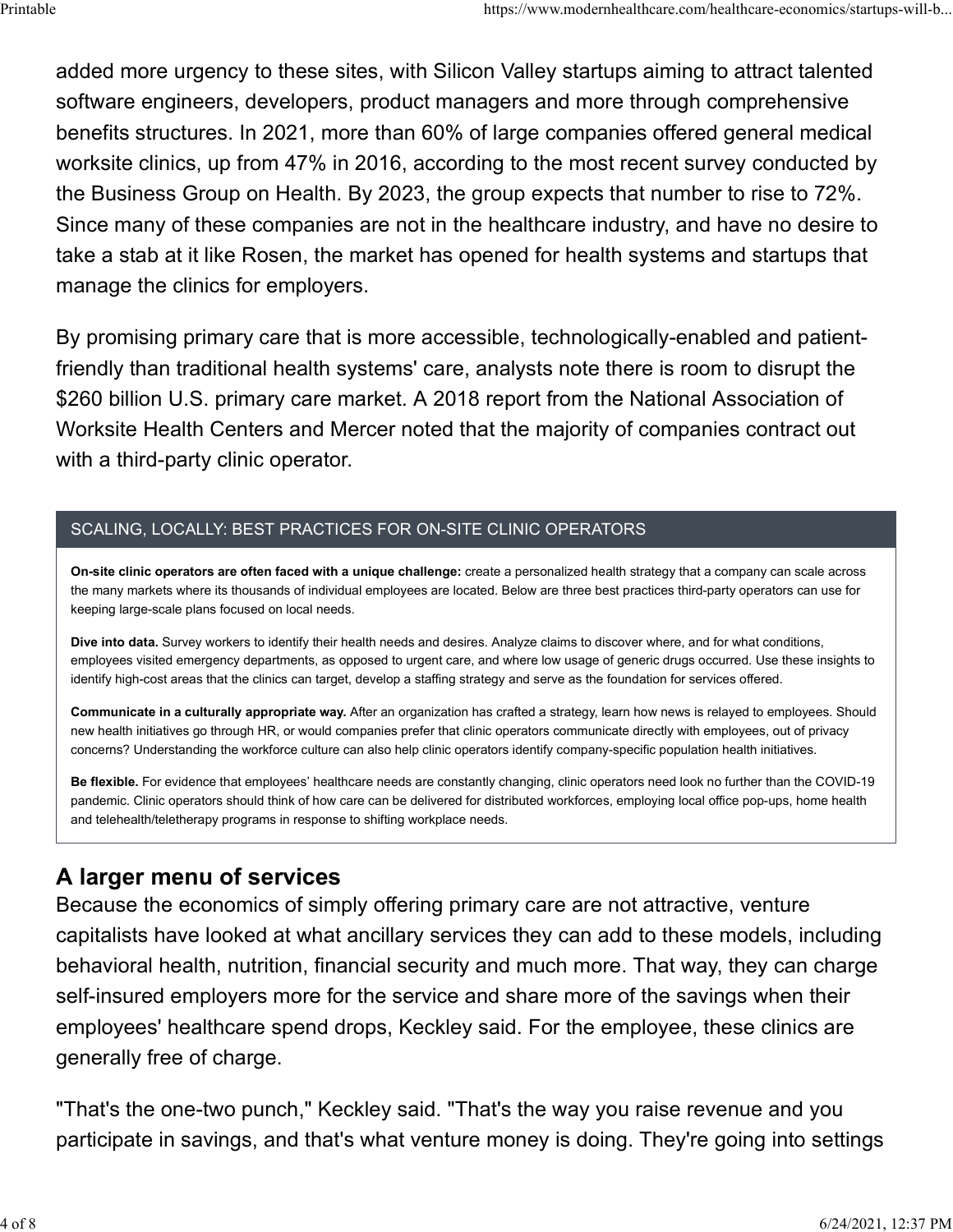where they can build out this whole person care model." Printable<br>
where they can build out this whole person care model."<br>
where they can build out this whole person care model."

Eden Health, for example, calls itself a "collaborative care company" because it integrates primary care, mental health, physical therapy, insurance navigation and more for employers both in-person and virtually, said co-founder and CEO Matt McCambridge. By offering private, on-site clinics for employers, pop-up services for businesses and virtual care consultations, the company said it helps lower companies' annual healthcare costs by up to \$801 per employee. It claims its merging of physical and digital spaces has helped digitize 60% of its clinical interactions, resulting in lower-cost care. More than 90% of Eden patients' digital interactions do not require any further, in-person encounters, the company said. Recently, Eden has even entered into partnerships with real estate companies to open in-person clinics as a shared amenity for their business tenants.

"When you practice a model that is really urgent care oriented, but urgent care over the phone, that's going to create higher costs," McCambridge said. "When you're practicing a longitudinal model that focuses on coordination of care, that's going to create lower costs. All care is not really created equal."

Since the start of 2020, Eden said its annual recurring revenue has grown 800%. In February, the company announced a \$60 million Series C round, bringing total investment in the New York-based startup to \$99 million.

While impressive, interest in the digital health company is far from unique. Venture investment in digital health tools reached record levels in 2020, with the financial challenges caused by the COVID-19 pandemic propelling even more senior leaders to take a more active role in benefit designs, said Dr. Jeff Wells, CEO of Marathon Health. The startup offers on-site, near-site and virtual care for nearly 200 companies across the U.S., including insurer Anthem. By partnering with employers in risk-based relationships, Wells said Marathon Health cuts healthcare costs by \$2,000 per employee.

"COVID highlighted that employers have an obligation and a strategic imperative to focus on the safety, the health and the well-being of their teams, just for their own business success," Wells said.

87%

Employers that believe the cost of providing health benefits will become unsustainable in the next five to 10 years

85%

Employers that believe there will be a need for greater government role in coverage and costs in the next five to 10 years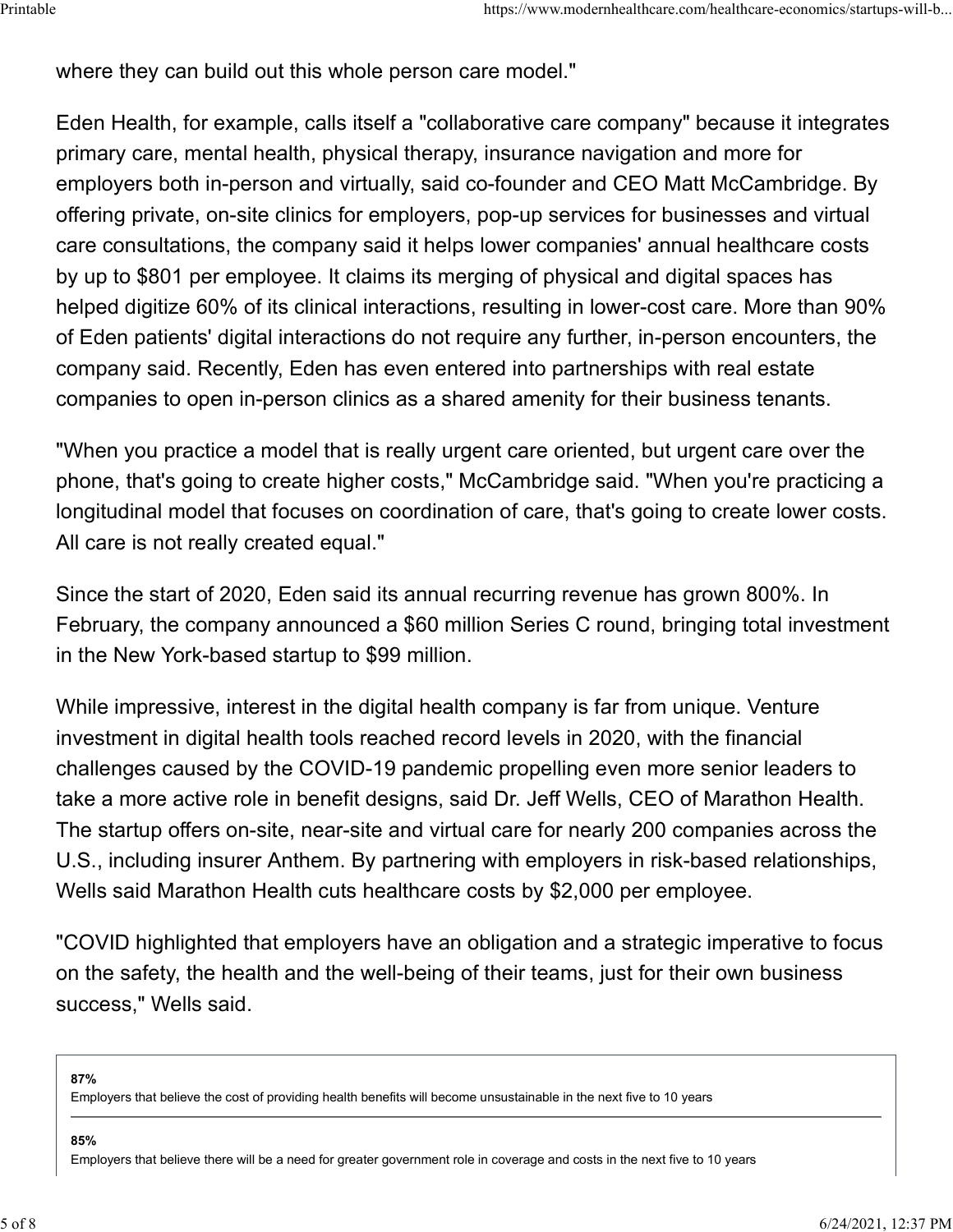### 83%

Employers that believe a greater government role in containing costs and providing coverage would be better for their business Printable https://www.modernhealthcare.com/healthcare-economics/startups-will-b...<br>
83%<br>Employers that believe a greater government role in containing costs and providing coverage would be better for their business

Source: "How Corporate Executives View Rising Health Care Costs and the Role of Government," Kaiser Family Foundation and Purchaser Business Group on Health, April 2021

# Competing for talent

As interest in on-site clinics has ramped up, so has competition for physician talent, with new healthcare companies competing with traditional providers stretching the market to a breaking point, said Tom Florence, executive vice president of staffing firm Merritt Hawkins. By 2032, the nation could face a shortage of up to 55,200 primary-care doctors. As a way to bridge this gap, startups have increasingly been turning to nurse practitioners and physician assistants to work at these clinics, Florence said, particularly those in the virtual care space. Last summer, for example, Merritt Hawkins helped insurtech startup Oscar Health hire clinicians for its virtual-first care division and "it was interesting, because what they were looking for was nurse practitioners and physicians assistants," Florence said.

The New York City-based company credits these digital advanced practice providers with driving members to fill 80% of their prescription medications and complete more than 60% of labs ordered. The company said members with chronic conditions have higher adoption rates of its virtual-first plan, compared with healthy members. Additionally, 85% of Oscar Medical Group patients said they plan to only use virtual care when issues arise.

"If we didn't have (advanced practice providers), we would be in a really, really significant primary-care shortage," Florence said. "It has impacted that demand and it's really stretched the market. Some of the bigger cities even have challenges finding physicians."

A decade ago, the majority of Merritt Hawkins' physician searches were for communities of 100,000 people or fewer, Florence said. Today, 60% of the company's searches are for physicians to work in cities of that size or greater. The primary-care startup boom has exacerbated staffing shortages at traditional hospitals, with companies new and old looking to nurse practitioners and physician assistants as a lower-cost point of access. A 2021 survey by the National Association of Worksite Health Centers found that 20% of onsite clinics were staffed solely by registered nurses, or by other caregivers who did not identify as a doctor, nurse practitioner or physicians assistant. While skilled, these individuals are no substitute for a doctor, said Dr. Andrea DeSantis, a North Carolinabased family physician.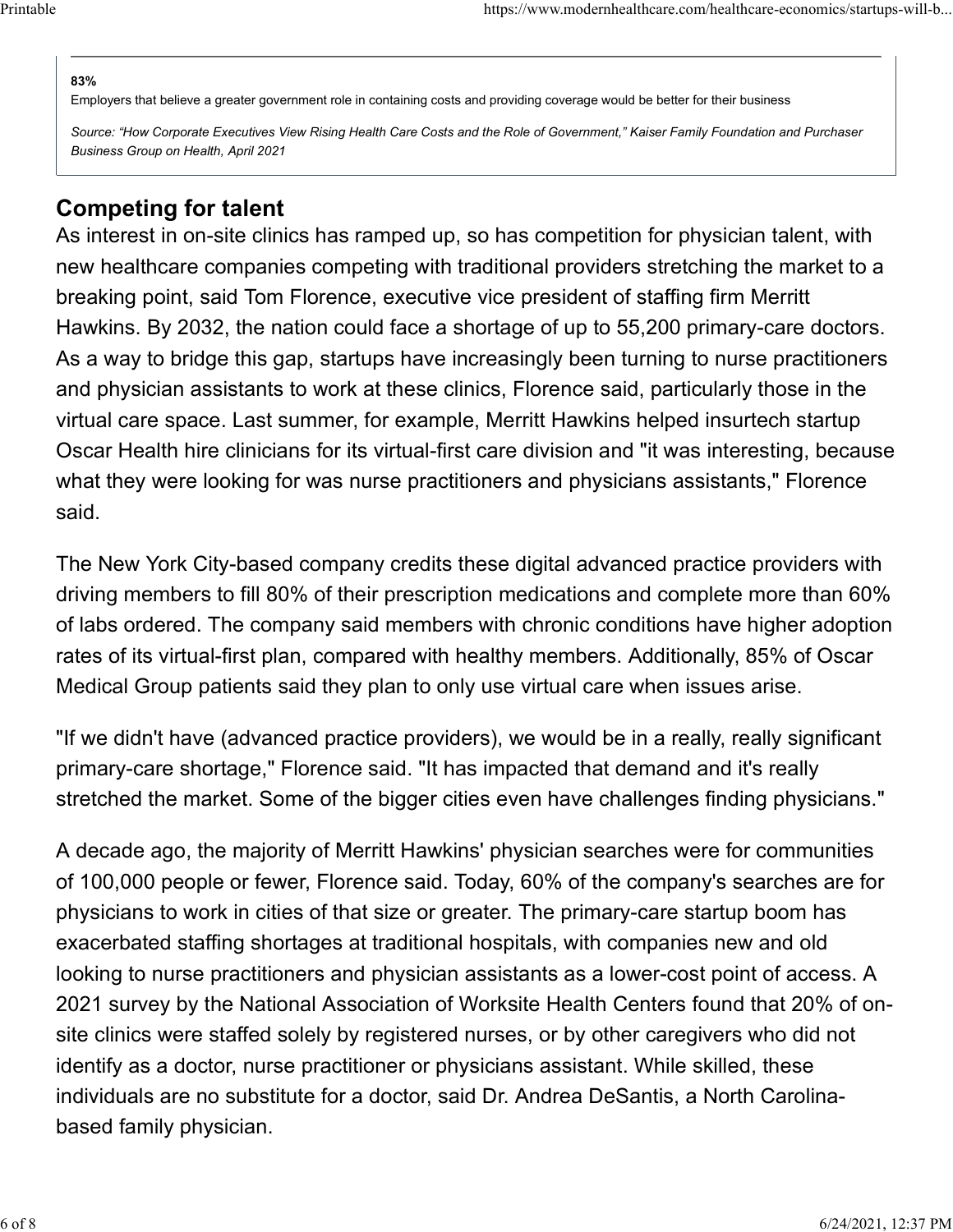"The trend in medicine is to employ the cheapest possible staff and advertise it as if it's the same as going to see a doctor and it just isn't," she said. "You don't know what you're going to get when you're dealing with somebody who has not gone through the training a physician has gone through." ...https://www.modernhealthcare.com/healthcare-economics/startups-will-b<br>"The trend in medicine is to employ the cheapest possible staff and advertise it as if it's<br>the same as going to see a doctor and it just isn't," sh

The quality of training programs for nurse practitioners and physician assistants can vary wildly, DeSantis said, with some graduating from comprehensive programs and others coming from "very flimsy online training programs where they are guaranteed to graduate and they have almost little to no experience with patient care," which can lead to increased costs for companies over the long term, she said.

Some reports have shown that advanced practice practitioners are more likely to refer patients to sub-specialists than primary-care physicians, and may have more expensive prescribing habits. A recent study from the University of Michigan also found that telehealth visits can increase downstream care.

"I just worry about how employer clinics are being staffed, who is profiting off of that, and is it the quality that the patient and employer is expecting?" DeSantis said.

Rosen knows that there is a tricky balance to finding the right staff and services. After getting burned by a large pharmacy benefit manager, Rosen also opened an in-house pharmacy in its medical center, where today employees can receive 90% of their medications for free. The company also employs a nutritionist, podiatrist, provides radiology services and offers Zumba and Tai Chi courses. Rosen also prohibits smoking among his 6,000 employees, and schedules frequent, and random, drug tests.

"Does it take a little courage? Yes. Why? Because it's doing something radically different," Rosen said. "People don't like to change. But if they look at the potential results, it's worth giving it a try. Everything else is skyrocketing out of control. This saves money and offers our associates a healthcare plan that they really love."